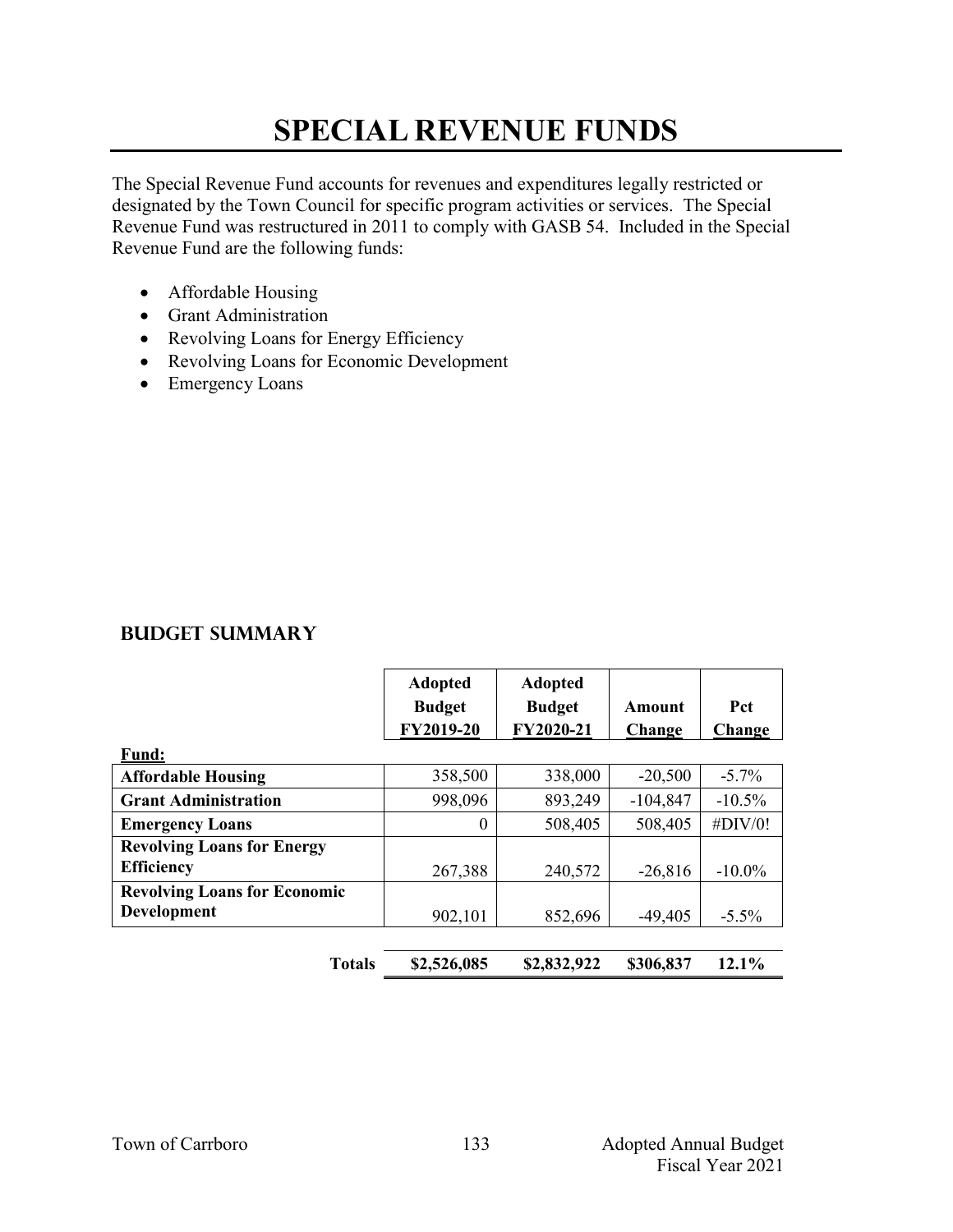## **AFFORDABLE HOUSING FUND**

This fund was created to advance the Town's goal of increasing the stock of affordable, safe and decent housing within the Town and its' planning jurisdiction. The fund was established by a resolution on June 26, 2007 and guidelines for allowable activities are revised periodically. Payments to the fund, made by developers, in lieu of providing affordable housing under the applicable provisions of the Land Use Ordinance, are deposited into the fund in addition to any other revenues such as grants, donations, loans, interest payments, or other contributions.

### **Budget Summary**

|                                    | FY2018-19<br><b>Actuals</b> | <b>Adopted</b><br><b>Budget</b><br>FY2019-20 | <b>Adopted</b><br><b>Budget</b><br>FY2020-21 | FY20 to FY21<br>Percent<br>Change |
|------------------------------------|-----------------------------|----------------------------------------------|----------------------------------------------|-----------------------------------|
| Revenues:                          |                             |                                              |                                              |                                   |
| Ad Valorem Tax                     | 110,071                     | 225,000                                      | 223,500                                      | $-0.7%$                           |
| <b>Interest Earnings</b>           | 3,553                       | 1,500                                        | 800                                          | $-46.7%$                          |
| Prior Year Taxes                   |                             |                                              | 900                                          | #DIV/0!                           |
| Penalty and Interest               |                             |                                              | 300                                          | #DIV/0!                           |
| <b>Transfer from General Fund</b>  |                             | 52,000                                       | 112,500                                      | 116.3%                            |
| <b>Appropriated Fund Balance</b>   |                             | 80,000                                       |                                              | $-100.0\%$                        |
| <b>Total Revenues</b>              | 113,624                     | 358,500                                      | 338,000                                      | $-5.7%$                           |
| <b>Expenditures:</b>               |                             |                                              |                                              |                                   |
| Human Services Grants              | 24,500                      | 21,000                                       |                                              | $-100.0\%$                        |
| <b>Community Home Trust</b>        | 110,428                     | 73,783                                       | 74,518                                       | 1.0%                              |
| Home Consortium Match              | 13,545                      | 13,545                                       | 14,057                                       | 3.8%                              |
| Northside Neighborhood             | 30,000                      |                                              |                                              | #DIV/0!                           |
| Partnership to End Homelessness    | 23,378                      | 35,232                                       | 35,232                                       | $0.0\%$                           |
| Center fo Community Self Help      | 20,000                      | 20,000                                       |                                              | $-100.0\%$                        |
| <b>AHSRF Deferred Loan Program</b> |                             | 20,000                                       | 10,000                                       | $-50.0\%$                         |
| Affordable Hsg Advisory Board      |                             | 500                                          | 500                                          | $0.0\%$                           |
| Critical Home Repair               | 46,757                      | 90,000                                       | 61,050                                       | $-32.2%$                          |
| Rental Deposits Program            | 5,115                       | 6,000                                        | 31,703                                       | 428.4%                            |
| Acquisition and Development        |                             | 68,000                                       | 100,000                                      | 47.1%                             |
| <b>Unexpended Reserves</b>         |                             | 10,440                                       | 10,940                                       | 4.8%                              |
| <b>Total Expenditures</b>          | 630,931                     | 358,500                                      | 338,000                                      | $-5.7%$                           |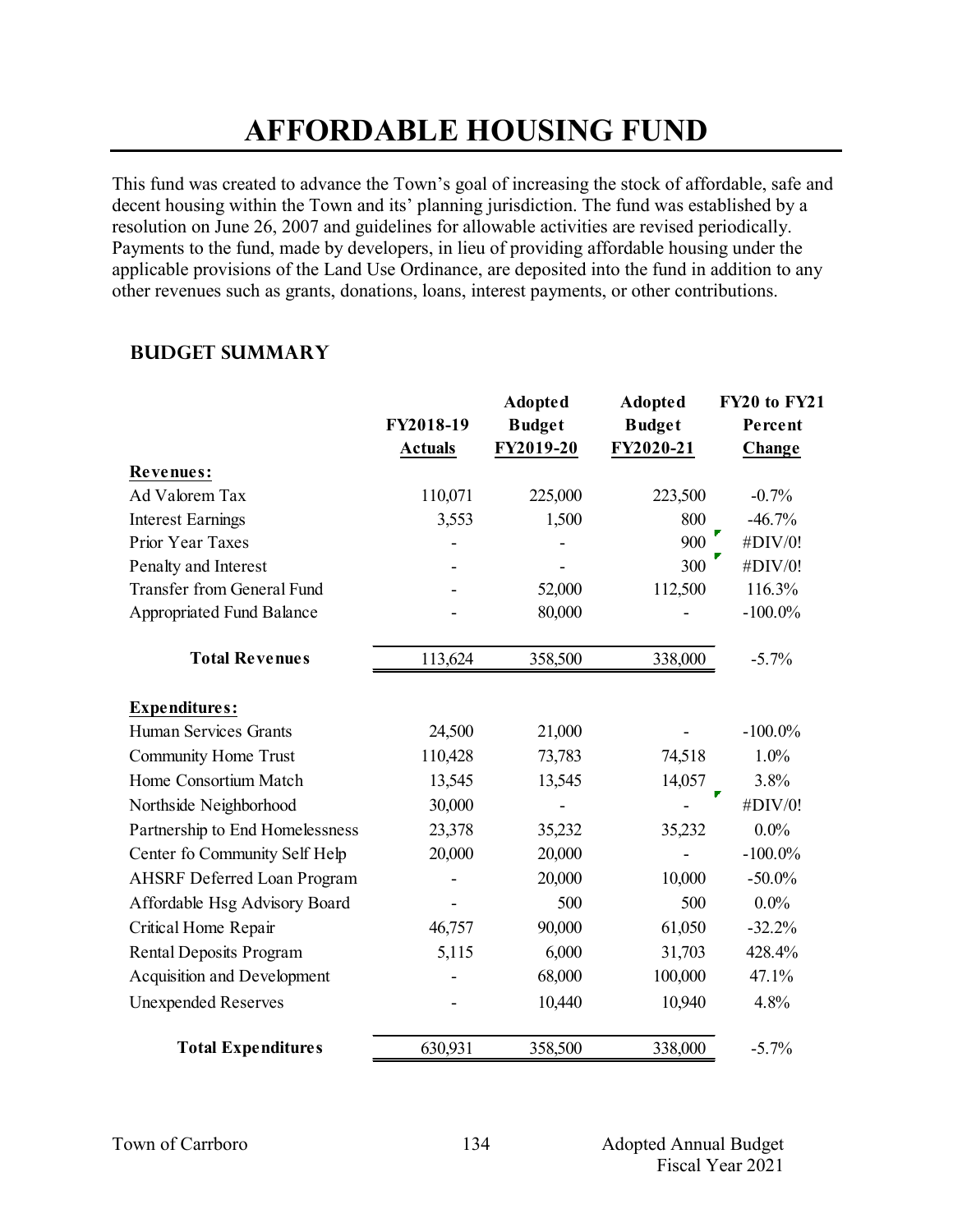# **GRANT ADMINISTRATION FUND**

This fund accounts for grant awards made to the Town that are legally restricted to expenditures for specific programs, activities, and purposes. Recent grant awards include FEMA and North Carolina Hazard Mitigation Program for flooding remediation.

### **Budget Summary**

|                                    | <b>LTD</b>             | <b>Adopted</b> | <b>Adopted</b> | FY20 to FY21 |
|------------------------------------|------------------------|----------------|----------------|--------------|
|                                    | <b>Actuals</b>         | <b>Budget</b>  | <b>Budget</b>  | Percent      |
|                                    | thru 6/30/19 FY2019-20 |                | FY2020-21      | Change       |
| <b>Revenues:</b>                   |                        |                |                |              |
| <b>Grant Revenue</b>               | 20,165                 | 977,096        | 872,249        | $-10.7\%$    |
| Transfer from General Fund         | 21,000                 | 21,000         | 21,000         | $0.0\%$      |
| <b>Total Revenues</b>              | 41,165                 | 998,096        | 893,249        | $-10.5%$     |
| <b>Expenditures:</b>               |                        |                |                |              |
| <b>Hazard Mitigation Grant</b>     | 23,523                 | 928,096        | 823,249        | $-11.3%$     |
| <b>Bicycle Transportation Plan</b> | 38,801                 | 70,000         | 70,000         | $0.0\%$      |
| <b>Unexpended Reserves</b>         |                        |                |                | #DIV/0!      |
| <b>Total Expenditures</b>          | 62,324                 | 998,096        | 893,249        | $-10.5%$     |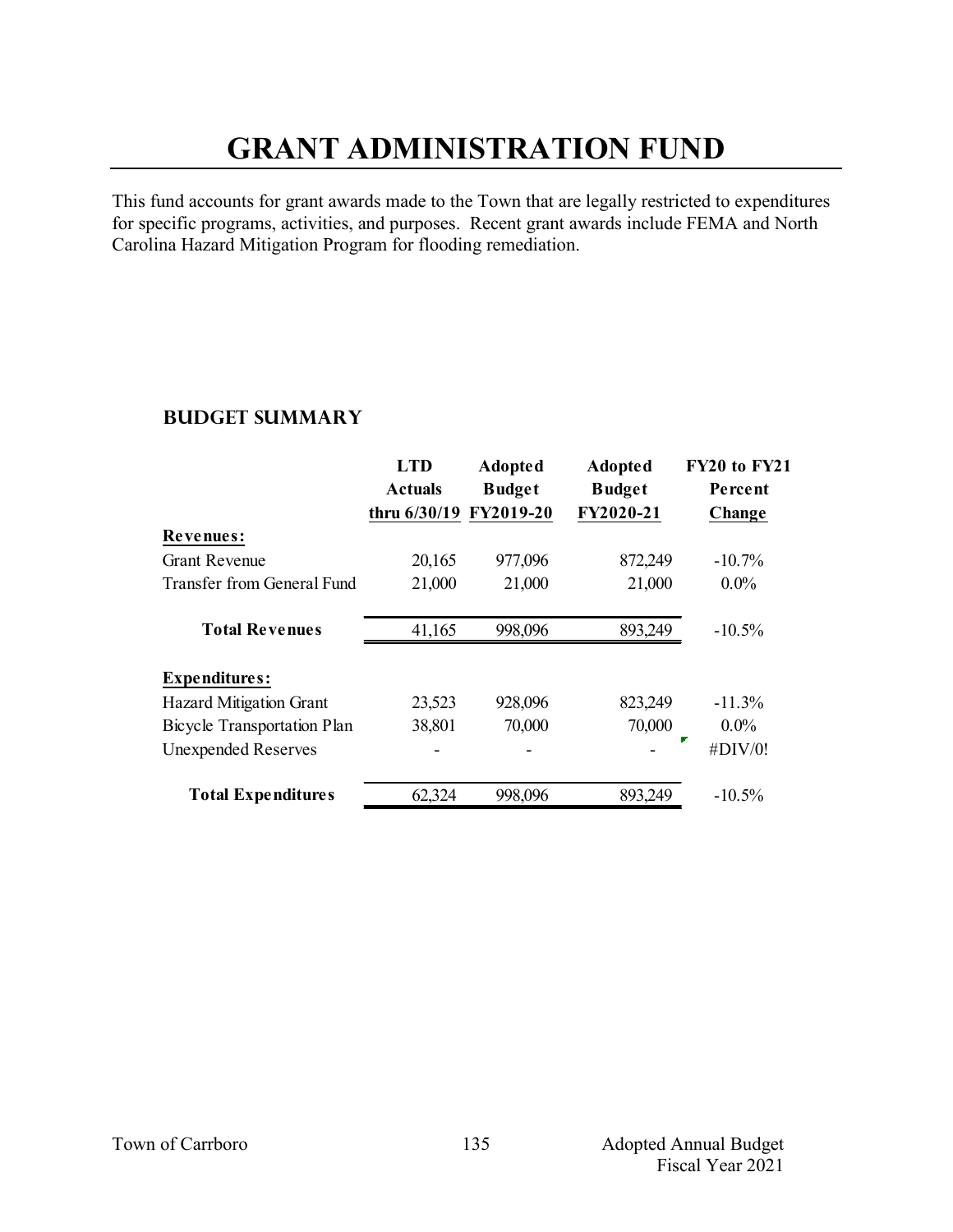# **ENERGY EFFICIENCY REVOLVING LOAN FUND**

The Energy Efficiency Revolving Loan was started in 2010 with US Department of Energy funds through a grant to Southeastern Energy Efficiency Alliance (SEEA) for the Town to implement a small business energy efficiency revolving loan fund with the goal of increasing energy efficiency in commercial buildings.

### **Budget Summary**

|                                | <b>LTD</b>     | <b>Adopted</b> | <b>Adopted</b> | FY20 to FY21 |
|--------------------------------|----------------|----------------|----------------|--------------|
|                                | <b>Actuals</b> | <b>Budget</b>  | <b>Budget</b>  | Percent      |
|                                | thru 6/30/19   | FY2019-20      | FY2020-21      | Change       |
| <b>Revenues:</b>               |                |                |                |              |
| <b>Interest Earnings</b>       | 1,548          | 1,125          | 2,525          | 124.4%       |
| Loan Interest Earnings         | 15,469         | 15,937         | 17,146         | $7.6\%$      |
| Loan Principal Payments        | 70,700         | 77,198         | 92,773         | 20.2%        |
| <b>Other Financing Sources</b> | 173,128        | 173,128        | 128,128        | $-26.0\%$    |
| <b>Total Revenues</b>          | 260,845        | 267,388        | 240,572        | $-10.0\%$    |
| <b>Expenditures:</b>           |                |                |                |              |
| Loan Disbursements             | 107,128        | 107,128        | 107,128        | $0.0\%$      |
| Reserves for Loans             | 45,000         | 160,260        | 133,444        | $-16.7%$     |
| <b>Total Expenditures</b>      | 152,128        | 267,388        | 240,572        | $-10.0\%$    |

Below is a list of active Energy Efficiency Revolving Loan Fund loans:

|                           | Amount          |
|---------------------------|-----------------|
| <b>Business</b>           | <b>Borrowed</b> |
| <b>Surplus Sids</b>       | 30,000<br>\$    |
| <b>Sophie Piesse</b>      | 7,000           |
| <b>LB Bradley</b>         | 7,000           |
| Dispute Settlement Center | 35,000          |
| The Arts Center           | 28,128          |
| Total                     | 107,128         |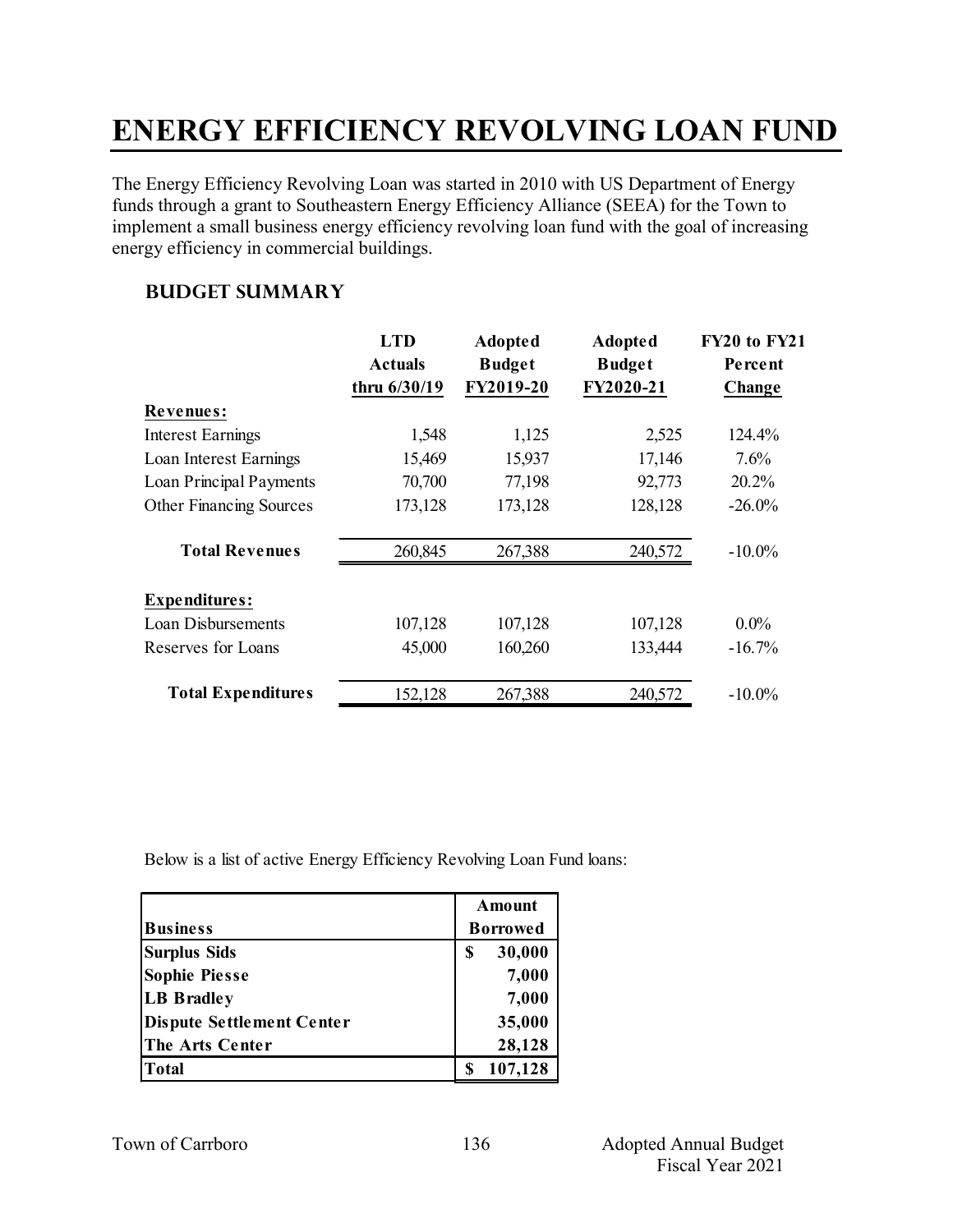# **REVOLVING LOAN FUND**

The Revolving Loan Fund is used to encourage economic and community development in Carrboro by offering loans to new businesses and encouraging businesses to locate in Carrboro. The Fund sustains itself with the interest earned on loans and repayment of the principal provided to businesses. With this interest, a reserve is created that enables the Town to continue loaning funds to businesses. As loans are paid off, the Town closes the loans and removes them from financial records.

### **Budget Summary**

|                           | <b>LTD</b>             | <b>Adopted</b> | <b>Adopted</b> | FY20 to FY21 |
|---------------------------|------------------------|----------------|----------------|--------------|
|                           | <b>Actuals</b>         | <b>Budget</b>  | <b>Budget</b>  | Percent      |
|                           | thru 6/30/19 FY2019-20 |                | FY2020-21      | Change       |
| <b>Revenues:</b>          |                        |                |                |              |
| <b>Interest Earnings</b>  | 207,243                | 241,038        | 250,038        | 3.7%         |
| Loan Interest Earnings    | 52,307                 | 402,297        | 396,435        | $-1.5%$      |
| Loan Principal Payments   | 263,431                | 258,766        | 206,223        | $-20.3%$     |
| <b>Total Revenues</b>     | 522,981                | 902,101        | 852,696        | $-5.5\%$     |
| <b>Expenditures:</b>      |                        |                |                |              |
| General Government Exp    | 17,453                 | 26,679         | 26,679         | $0.0\%$      |
| Loan Disbursements        | 333,000                | 333,000        | 228,000        | $-31.5%$     |
| Reserves for Loans        |                        | 542,422        | 598,017        | 10.2%        |
| <b>Total Expenditures</b> | 350,453                | 902,101        | 852,696        | $-5.5\%$     |

Below is a list of active business loans in the Revolving Loan Fund:

|                                 |                 | Date of  |
|---------------------------------|-----------------|----------|
|                                 | Amount          | Original |
| <b>Business</b>                 | <b>Borrowed</b> | Loan     |
| <b>Alphabet Soup</b>            | 48,000<br>S     | 2001     |
| Art in a Pickle *               | 105,000         | 2007     |
| <b>Bryan's Guitar and Music</b> | 90,000          | 2004     |
| <b>Carrboro Co-Working</b>      | 90,000          | 2008     |
| <b>Total</b>                    | 333,000         |          |

\* Paid in full in FY19